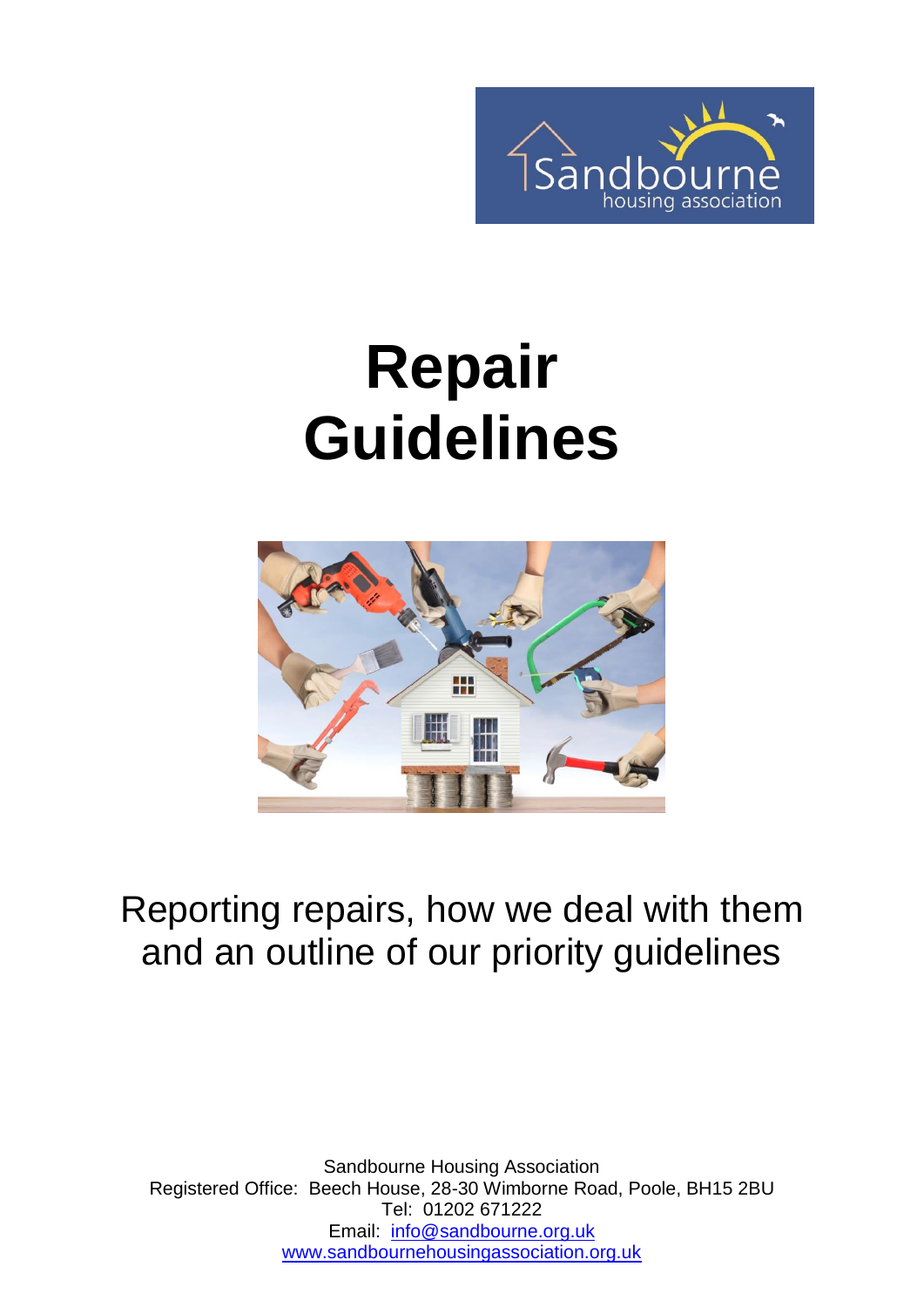# **Introduction**

This leaflet is intended to set out how we deal with repairs once you have reported them to us; our guidelines on what constitutes an emergency; our timescales; and expectations.

Please note that if you are a leaseholder or shared owner you are normally responsible for your own repairs but, if in doubt, please contact us. The exception is where there is a problem in a communal area that Sandbourne owns, for example inside of a block of flats.

For our tenants, some repairs may be your responsibility and not Sandbourne's, for example changing your light bulbs, replacing your toilet seat, cleaning and replacing your shower head and hose, cleaning extractor fans and maintaining your own electrical/gas appliances. If you are unsure, please read this leaflet and then ring the office on 01202 671222 to speak to us if it is still unclear.

This leaflet should be in conjunction with the 'Recharge Guidelines' leaflet. We also have a Policy on Responsive Repairs. All documents are available on our website or upon request from our office.

# **How do I report a repair?**

By:

- ringing the registered office on **01202 671222**, 9am to 4pm, Monday to Friday, except for public and other English statutory holidays (a message can be left on the answer phone if the line is busy)
- emailing us at [repairs@sandbourne.org.uk](mailto:repairs@sandbourne.org.uk)
- using our repairs reporting form on our website at [www.sandbournehousingassociation.org.uk.](http://www.sandbournehousingassociation.org.uk/)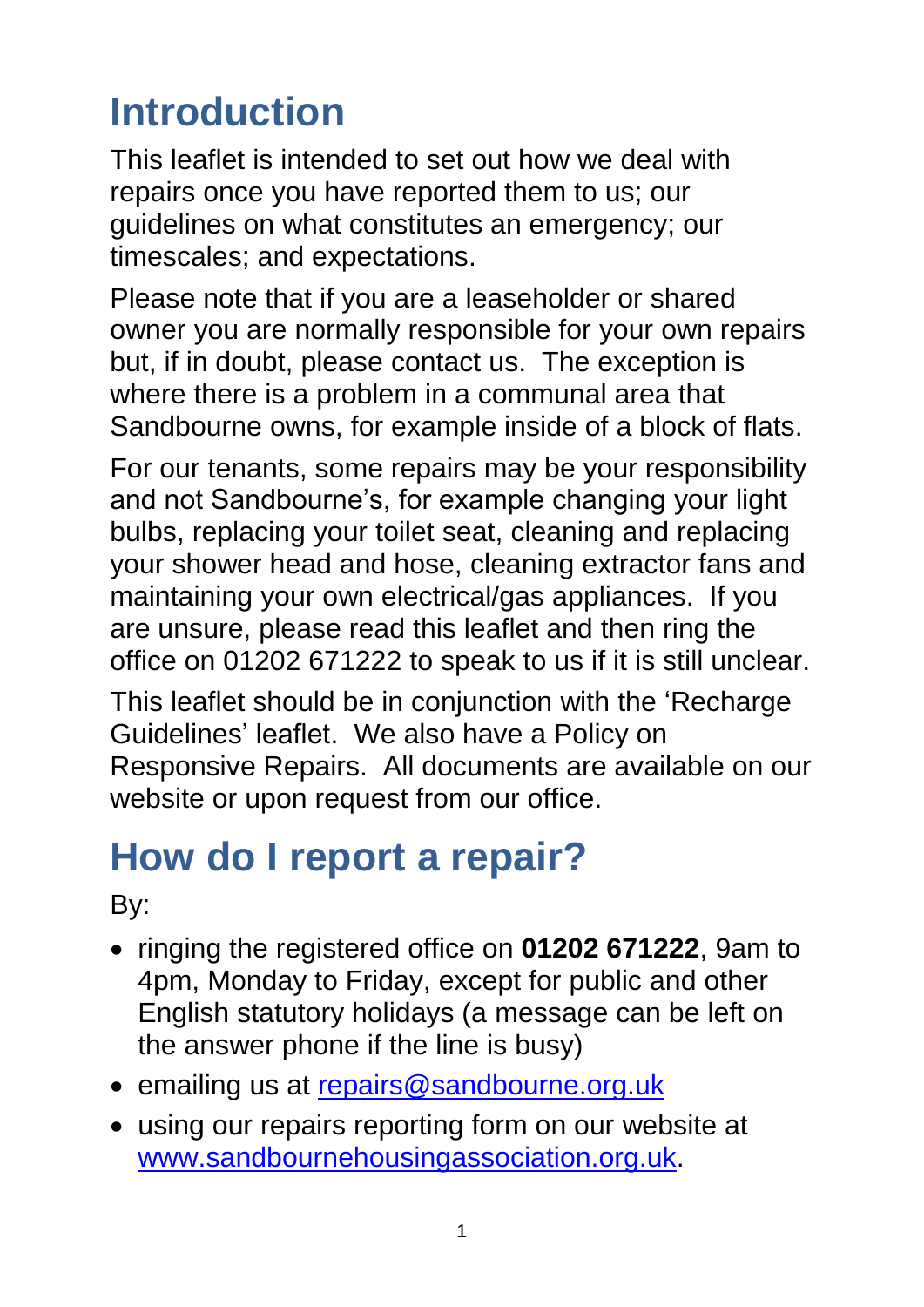We normally aim to acknowledge telephone messages, emails and website contact forms the same or next working day. However, we have up to five working days to do this, particularly if messages are left outside of normal office hours.

Please do not 'nab' a member of Sandbourne's staff to report a repair if you happen to see them on site.

Similarly, please do not leave written repair requests at any of our Bournemouth site offices (Woodlands and Craigleith) as we cannot guarantee when a member of staff will be there to pick it up.

Any repairs reports made in writing to the registered office should only be for non-emergency repairs.

### **What if the office is closed?**

Messages relating to non-urgent repairs can be left on our answer phone, or sent by email, outside of normal working hours and will normally be dealt with the next working day.

If the repair is an emergency when the office is closed and it cannot wait until the next working day, you (tenants only) can call the 'out of hours' emergency service (Careline) on 01202 392322 or use your emergency pull cord if you have one provided by Sandbourne. They will be able to offer advice or call out a member of staff or contractor to help you.

However, please consider carefully before doing so as you may be charged if a member of staff or a contractor is called out on your behalf for a non-emergency repair which could have waited until the office is open or the repair is your responsibility.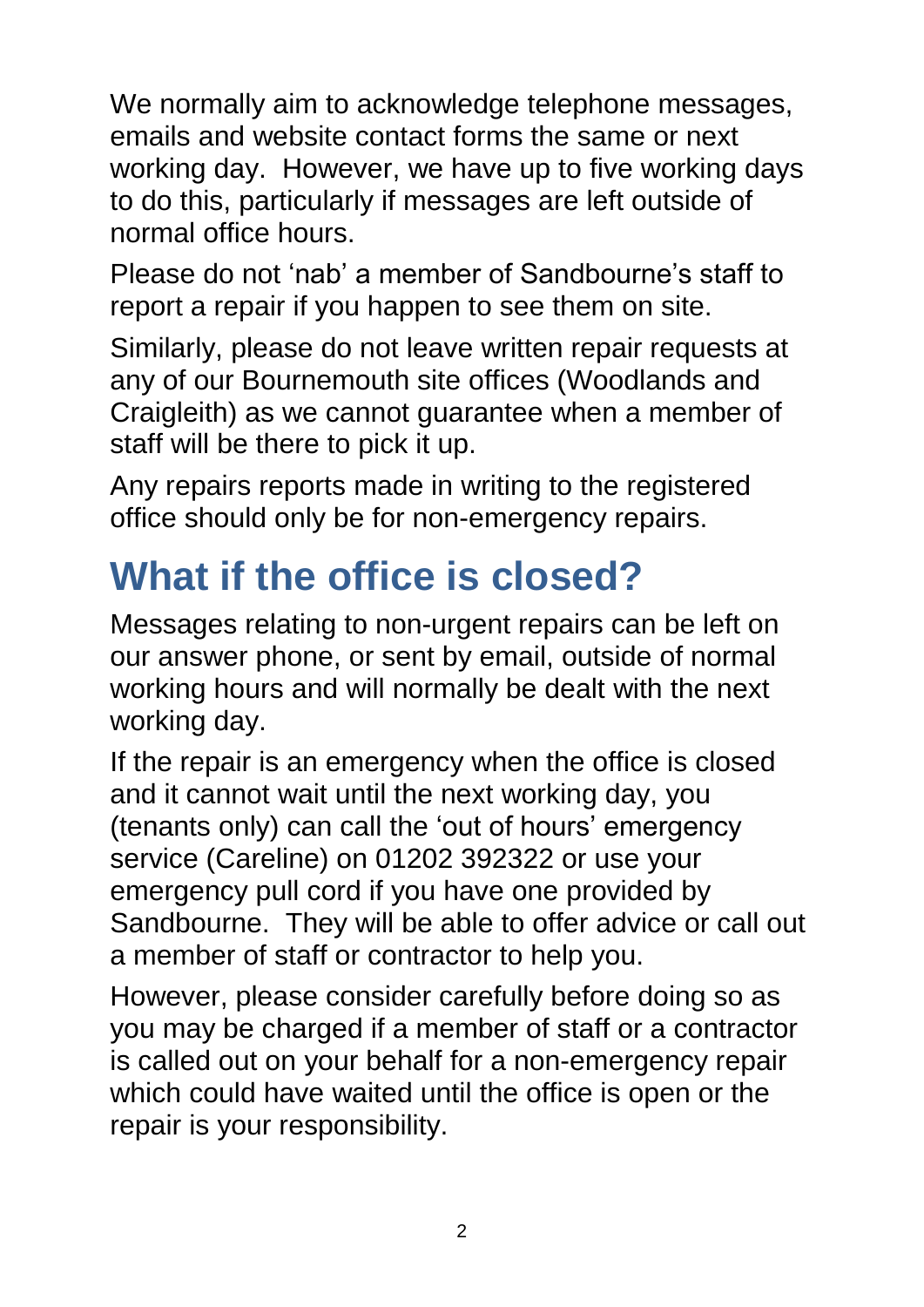### **What happens when I report a repair?**

- Once you have reported your repair to us at the office, it will be logged on our repairs system. Please note that your repair date and any timescales for making an appointment and completing the works will only count from the date you advised the office.
- The contractor, or a member of our maintenance team, may need to visit your home to assess what is needed before arranging an appointment for any works to be carried out. We will advise you if this is the case.
- Once we know what is involved, the maintenance team will send a works order to one of the contractors on our approved list. It will include your name, contact telephone number, address and a brief description of the repair.
- If you have given us your written consent to receive the repairs texting service, a text will be sent to you acknowledging that your repair has been logged and advising who will be dealing with it.
- The contractor will then ring you to make an appointment that is convenient to both you and them (normally to be completed during normal working hours unless it is an emergency or you have agreed an alternative time with them). This will be followed up with a text message from our contractor to confirm the appointment. Please note that a responsible adult must be home to let the contractor in and stay with them and they should be aged 18 or over.
- If we, or our contractor, fail to arrive for the appointment, please ring and let us know so that we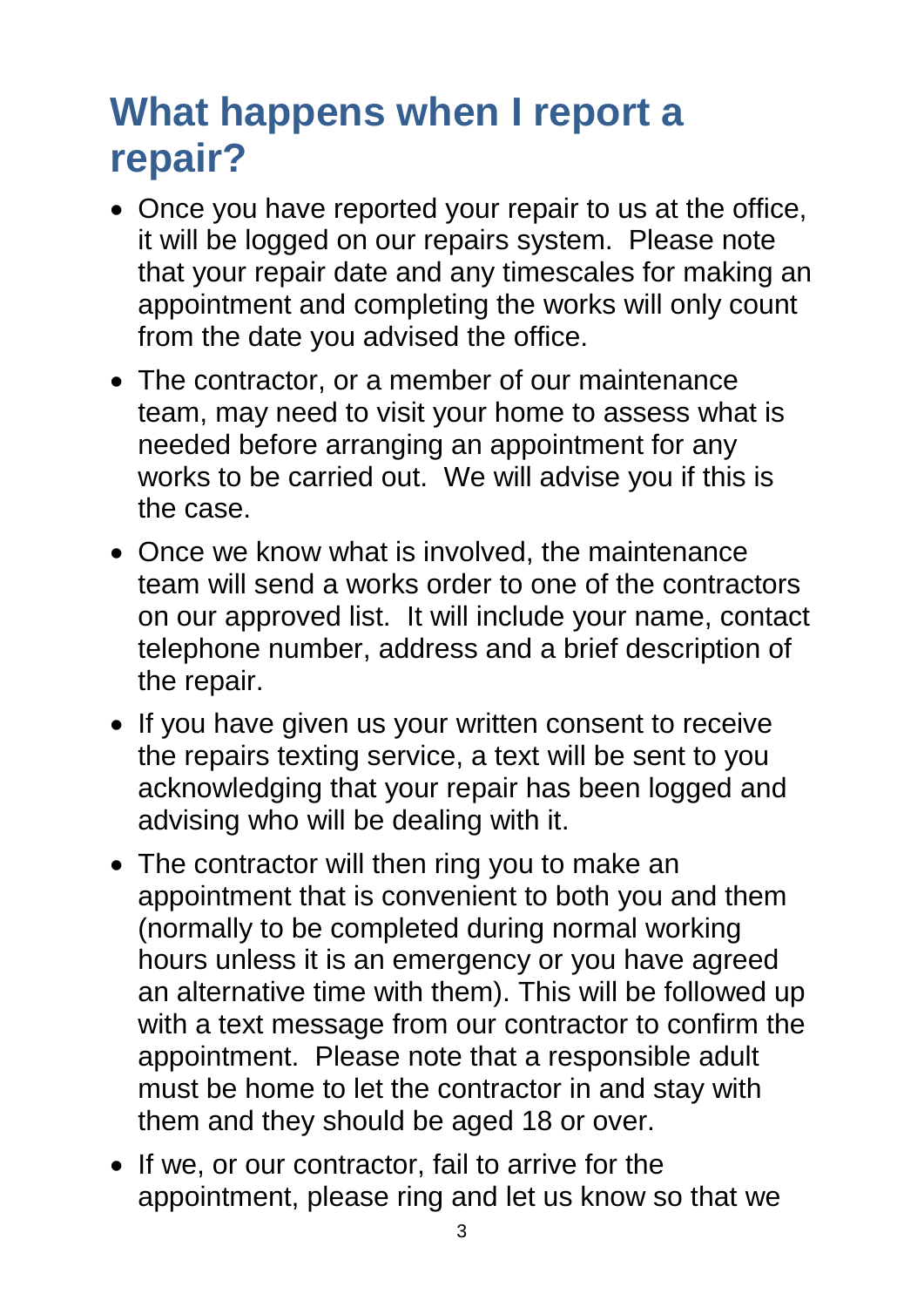can find out why. (Please allow extra time due to traffic etc.)

- Please note that if we don't have your up-to-date telephone contact details we may not be able to keep you up-to-date on progress with your repair.
- You should also check your phone for missed calls from either us or our contractors, check for text messages and listen to any voicemail messages left.
- You can opt out of receiving the text messaging service if you write to the office.
- If you haven't opted in to receive text messaging, you will be contacted by phone, at the appropriate stage, provided we have your up-to-date contact details.

### **What happens about changing or cancelling appointments?**

- If you need to re-arrange or cancel an appointment, please ring us as soon as possible. If you give us less than 24 hours' notice, this could result in us being charged for the contractor's time, the cost of which may be passed on to you. In addition, if you cancel appointments on a regular basis, without giving proper notice, the charges may also be passed on to you.
- If we, or our contractor, need to re-arrange an appointment, we will aim to give you a minimum of 24 hours' notice.

# **Carrying out a repair**

As mentioned above, we need you to arrange for a responsible adult, aged 18 years or over, to be available to enable us or a contractor to enter your property.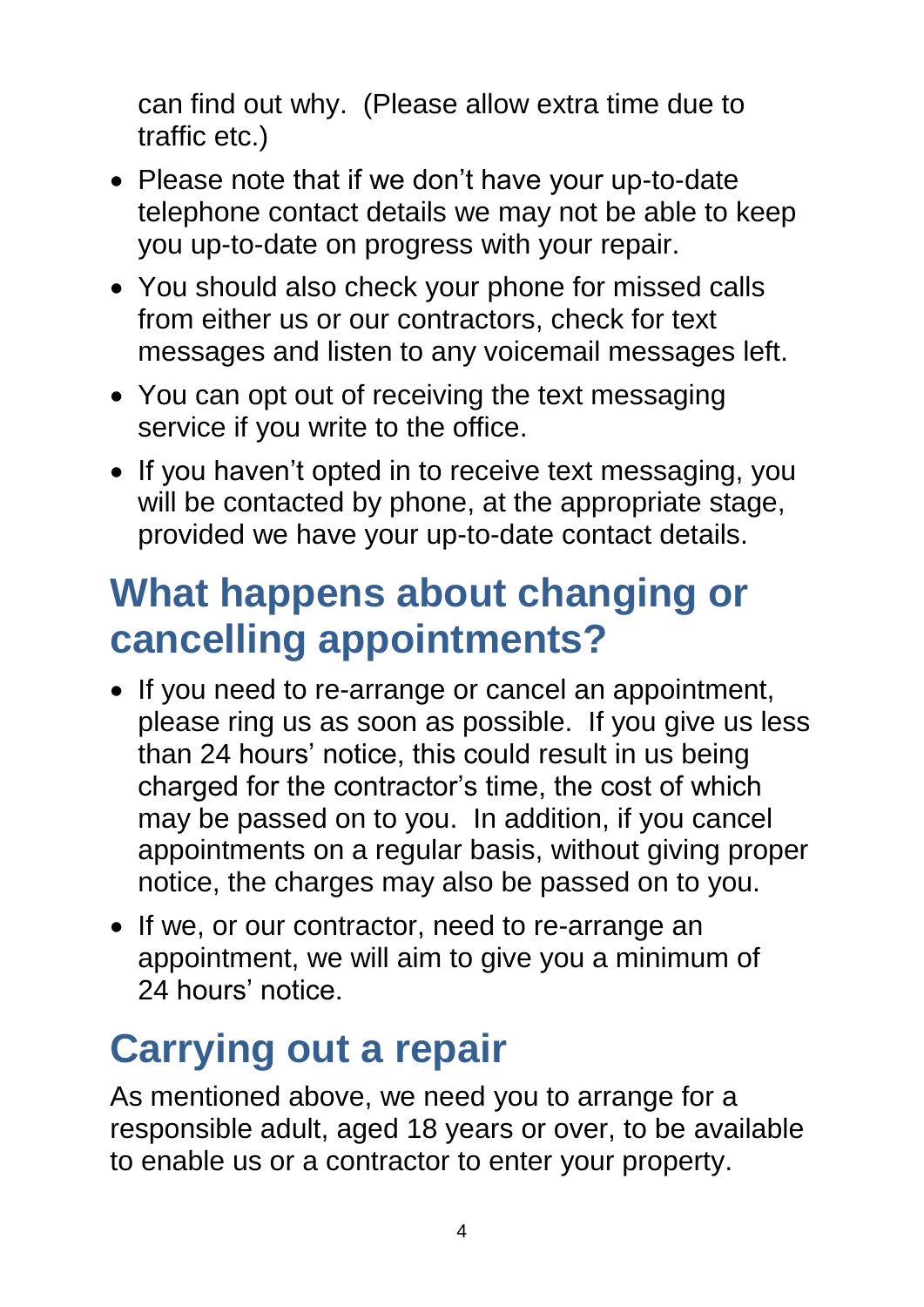We will only enter your property, without your consent, if we receive reports of something like a gas leak or water pouring through the ceiling of a flat and we cannot wait and cannot contact you.

On occasions, our contractor may not be able to carry out a repair on the first visit, for example if a new part needs to be ordered. If this happens our contractor will make another appointment with you.

# **What are the priorities for repairs?**

Set out below are summaries of our repairs categories.

#### **What is an emergency, ie 24 hours?**

Sandbourne defines an emergency repair as one which will be attended to within 24 hours and is anything which, if left unattended, may cause immediate risk or injury, damage to health, loss of facility causing undue hardship, extensive damage to property, or loss of security to the property.

Examples of these types of works are the total loss of cold water supply, blocked overflowing drains or loss of heating during winter months (further examples are given on the following pages).

Where a permanent repair cannot be made immediately, a temporary repair will be carried out to make safe and a permanent repair will then be undertaken under a less urgent priority timescale and you will be contacted by our contractor to make a follow up appointment. This also applies to any works required to repair any damage caused by the emergency incident.

During the winter months, normally defined as between November and April (inclusive), heating repairs will be considered as emergency works.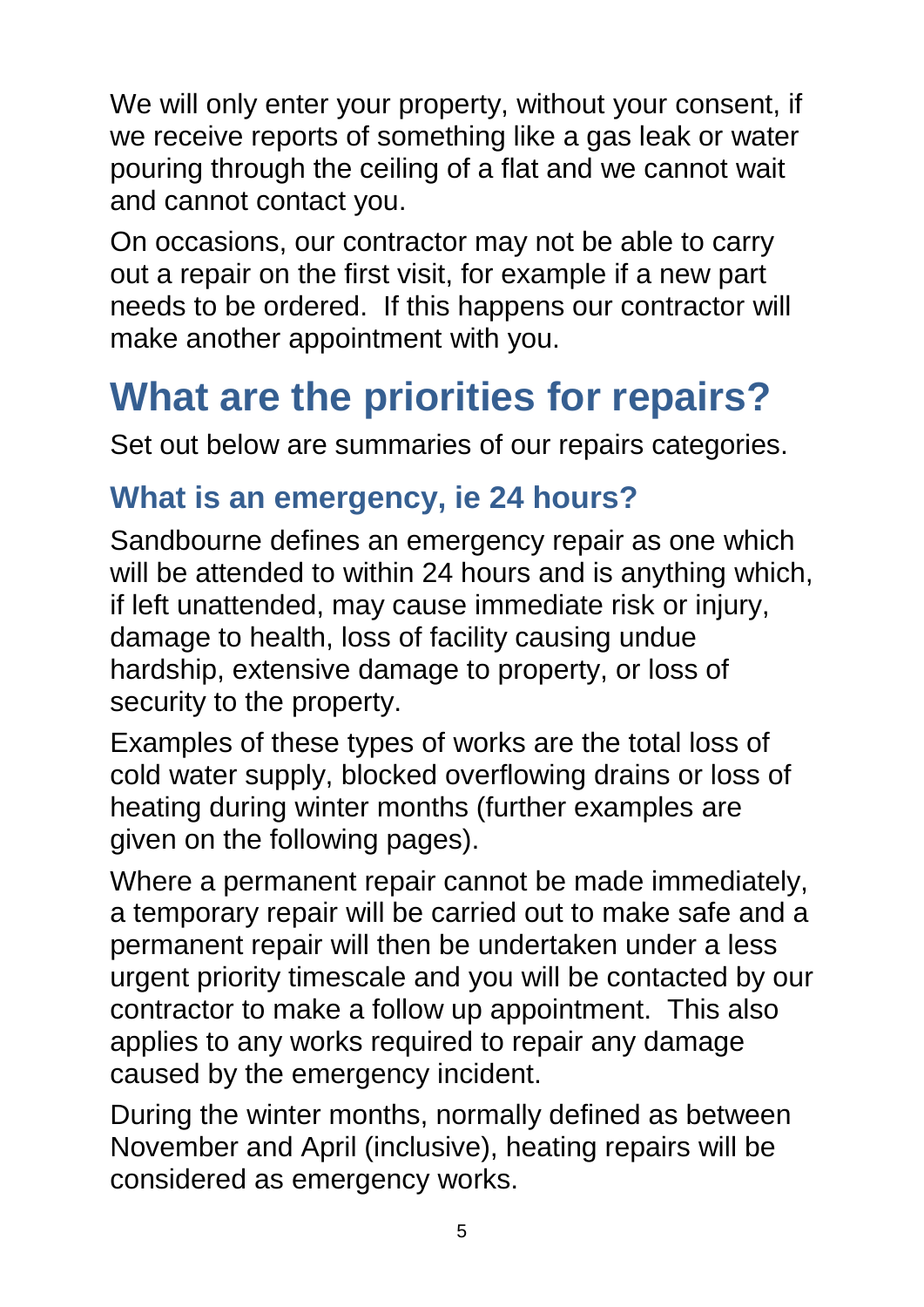#### **Examples of emergencies are:**

- **Water**, including the total loss of water; burst water main; flooding; water leaking into electrical fittings (please turn off your water stop cock).
- **Storm damage**, including loose/dangerous roof tiles, fallen trees likely to cause damage to people or properties; or broken downpipes allowing water to penetrate the building.
- **Electricity**, including the total loss of the electricity supply; a major fault; loss of lighting in communal hallways where it presents a hazard; lift failures; or unsafe electrical fittings. Please check with neighbours to see if they have power before ringing us and check for area faults (emergencies 0800 072 7282 or updates on 150). Remember that landlines may not work.
- **Security (doors and windows)**, including damage caused by break-ins to doors and windows (please get a crime number from the police and let us have this); windows and outside doors not closing (particularly on the ground floor).

Being locked out or losing your keys does not constitute an emergency and you should call a local locksmith (this may be covered under your home insurance).

- **Gas**, including the total loss of the gas supply, gas leaks (if you smell gas you should call British Gas on 0800 111 999 and don't use anything electrical or with a naked flame until you are told it's safe to do so); and blocked flues.
- **Drains, soil pipes and toilets**, including blocked mains drains when water or waste is likely to enter the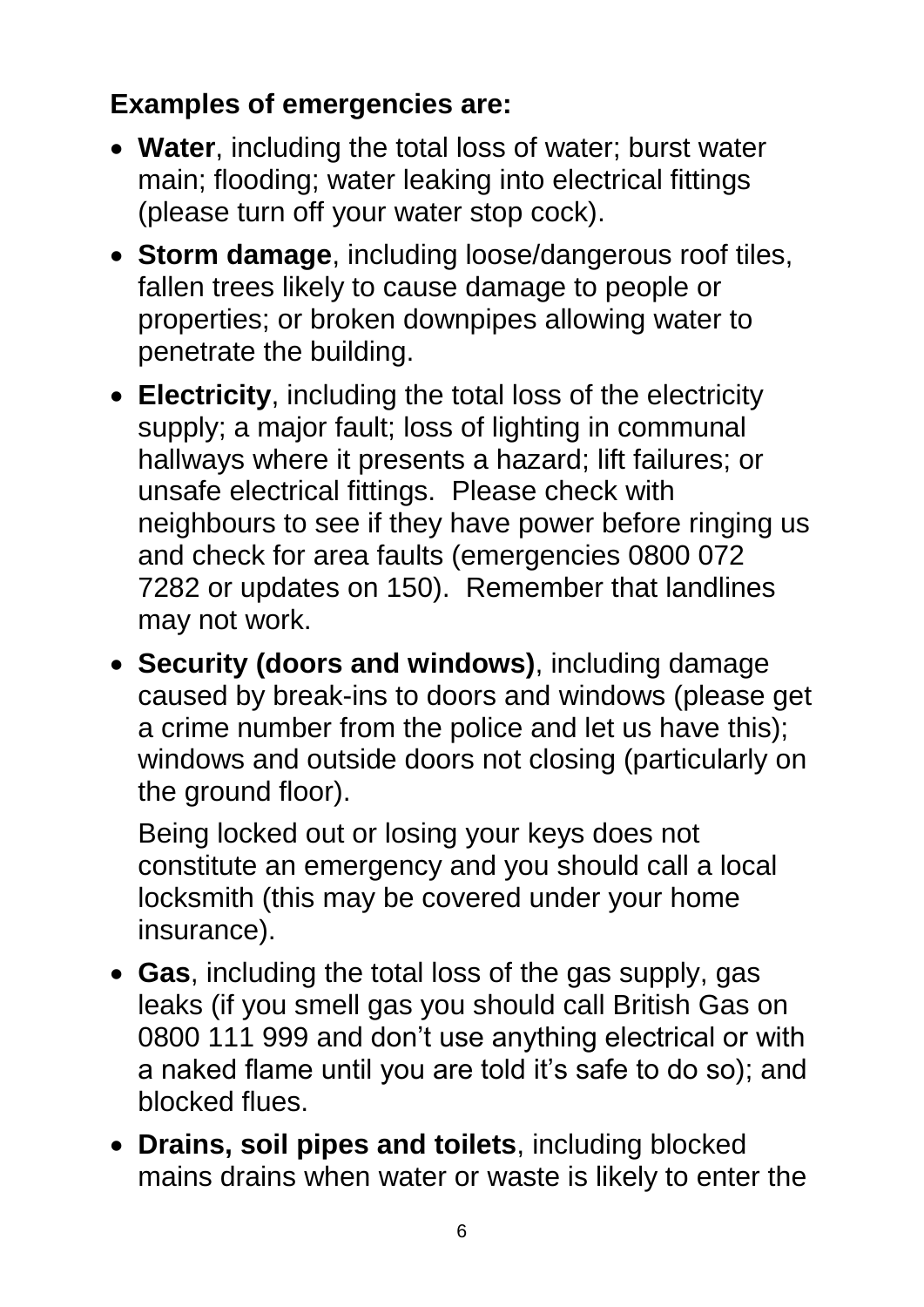property; blocked toilets where it is the only toilet in the property.

- **Heating and hot water**, where the loss affects elderly/vulnerable tenants; where there is a major leak from any part of the heating system; or when the heating system fails in the winter (1 November to 30 April). Where you have a heating or hot water booster, you should use this. Loss of hot water is not an emergency unless you are elderly/vulnerable.
- **Fire damage**
- **Lifts and main entrance doors to blocks of flats**, where there is a total failure.
- **Offensive or racist graffiti**
- **Broken windows (glazing)** if the damage is caused as a result of a crime, please notify the local police and contact us. They will give you a crime number which we will need for our records. We will arrange for your window to be made secure for you and an appointment will be made to call back and re-glaze it.
- **Roof leaks or other damage** this will be classed as an emergency when the damage to the roof is likely to worsen or when it is hazardous, for example roof tiles that may fall down in a public area. Normally we will make the roof safe, once it is safe to do so, and then arrange for it to be repaired as soon as possible afterwards.
- **Downpipe and gutters** we will only deal with this as an emergency if the water is entering the building causing major damage, or where there is a loose part which is dangerous and cannot be temporarily made safe.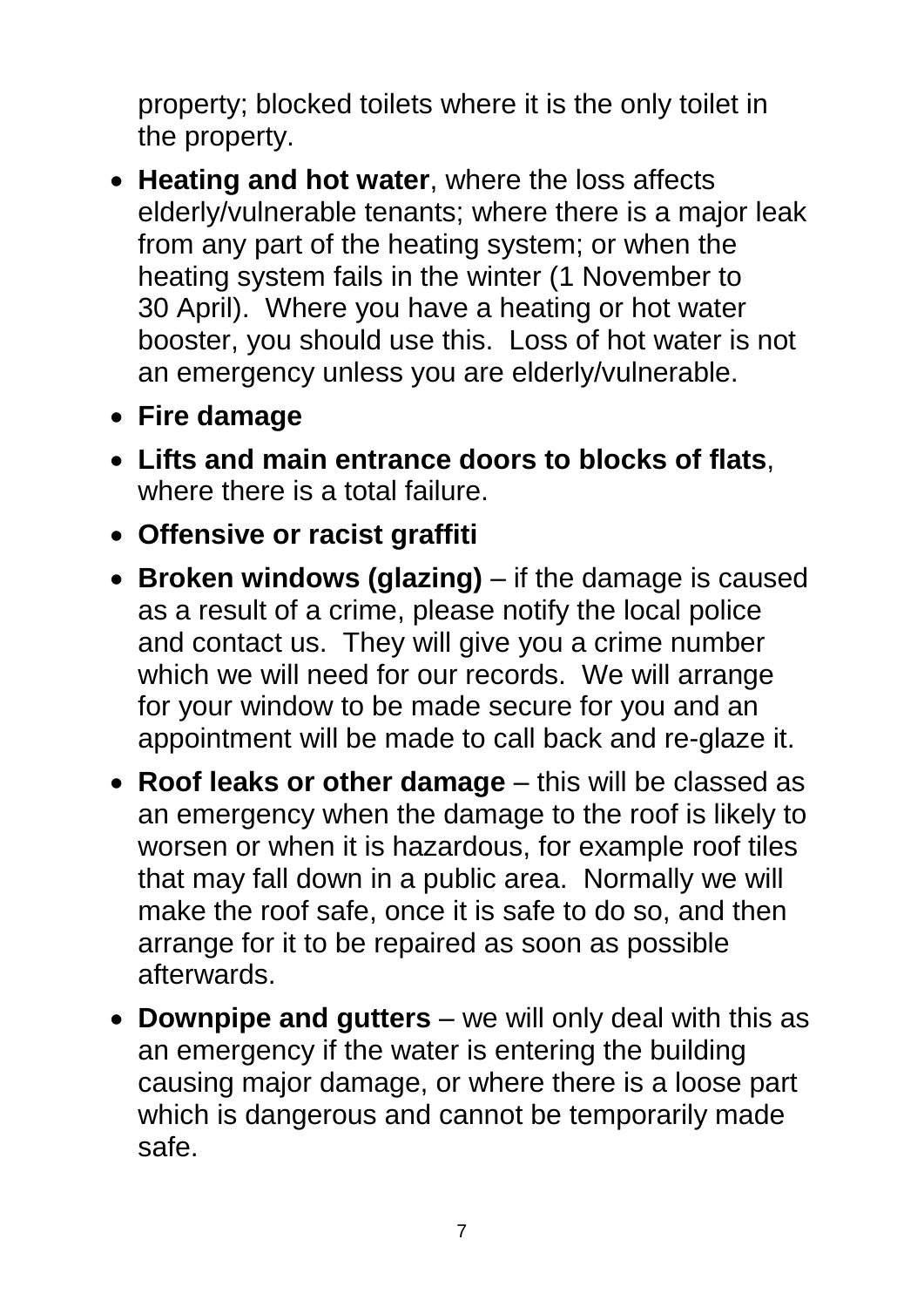- **Dangerous walls and fences**  we will make safe walls and fences that are in a dangerous condition only, for example as a result of storm damage.
- **Defective manhole covers** if dangerous, we will carry out emergency repairs to those within the boundary of your property. This could be to temporarily cover or protect damaged, loose or missing manhole covers.

#### **What constitutes a non-emergency repair?**

Other works not covered above will normally be arranged to be undertaken by mutually agreed appointments, made directly with you by our contractor.

For non-emergency works, we would expect our contractor to contact you within three working days of them receiving a works order from us to make an appointment for the works to be carried out.

If our contractor has not been able to make contact with you, then they will advise us. For this reason, it is important for you to supply us with up-to-date contact telephone details and check your phone for missed calls, text messages or voicemail messages.

These works will normally only be undertaken during normal working hours, Monday to Friday, unless the contractor agrees otherwise direct with you.

#### **Examples of these works would be:**

Minor plumbing leaks/defects Blocked drains, sinks, basins, bath, WCs Defective cistern or overflow Non-urgent hot water faults (luke-warm water) Minor electrical faults Blocked gutters Damp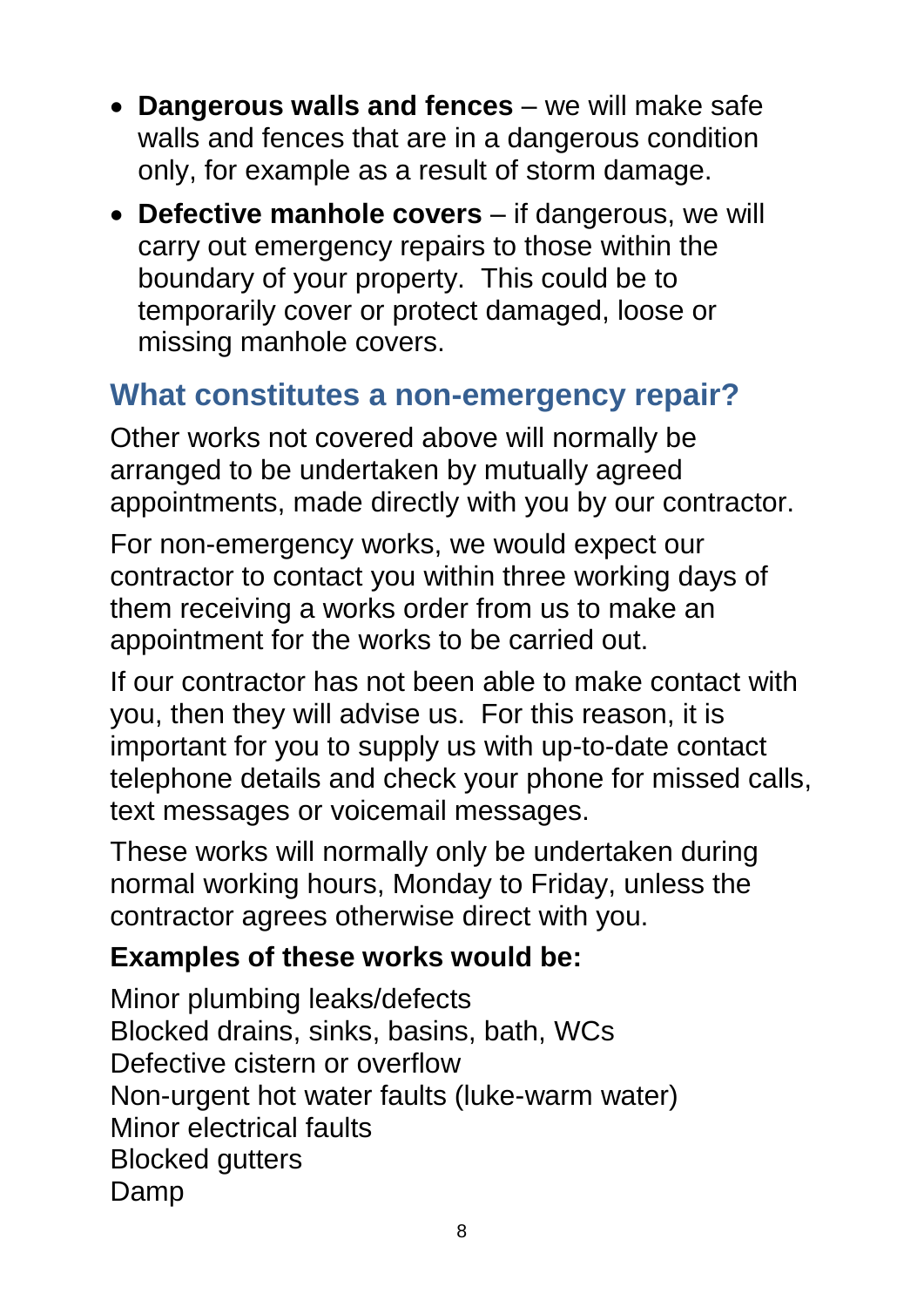Security of internal doors and windows Repairs to void (empty) properties Defective flooring Damage to stair treads or handrails/banisters General graffiti

#### **The following might be lower priority:**

Dripping/leaking taps or shower units Other minor plumbing repairs General joinery repairs Repairs to doors, windows and floors Repairs to external walls, fences and paths Repairs to walls, brick work and slates/tiles Repairs/clearing gutters and downpipes Repairs to kitchen fittings (cupboards) Repairs to plasterwork Repairs to tiling Easing doors and windows Other minor day-to-day repairs/replacements Repairs to garages/car ports

#### **What are Planned Maintenance Works?**

These are works that are planned in advance by us, for example external or communal area decorations, replacing downpipes, guttering, fences, kitchens, bathrooms, heating systems, etc. Residents will be advised when these are likely to take place.

### **What repairs are Sandbourne not responsible for?**

We will not repair/replace the following in your home:

- Light bulbs/fluorescent tubes
- Toilet seats, toilet roll holders
- Tap washers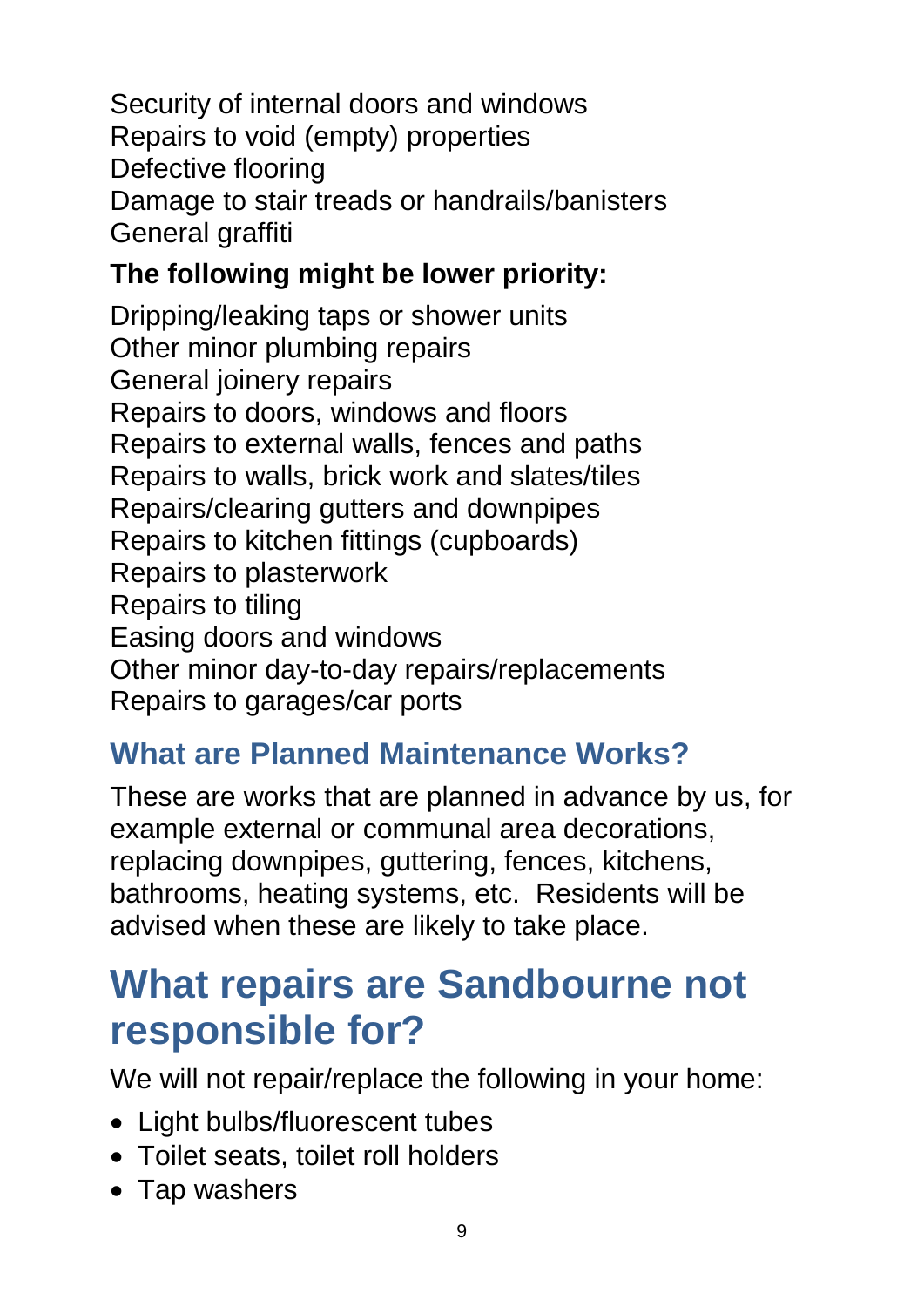- Replacing or cleaning shower heads and hoses
- Broken mirrors, where you have caused the damage
- Cleaning extractor fans
- Anything to do with your own electrical/gas appliances
- Anything you have installed yourself.

### **Can I get someone else to do repair or maintenance works in my home?**

Yes, we do allow residents to employ reputable contractors to undertake repair or maintenance work to their homes **but only if it is not** something that Sandbourne is responsible for doing. The works must be carried out by an appropriately qualified and adequately insured contractor, be to Sandbourne's satisfaction, and be in line with any reasonable specifications for materials and workmanship that we may require.

If you are considering major works yourself, for example a new kitchen, changing your bathroom suite, etc, you must contact Sandbourne first to get our permission and ensure you are complying with our policies. Where this relates to aids and adaptations recommended by social services, they should contact us.

Please refer to your Tenancy Agreement/Lease and/or speak to one of our maintenance team before carrying out anything other than minor repairs to obtain our permission before any works are undertaken.

### **Can Sandbourne recommend anyone to carry out maintenance works?**

We are sorry but we are not able to make any recommendations as this would go against advice given